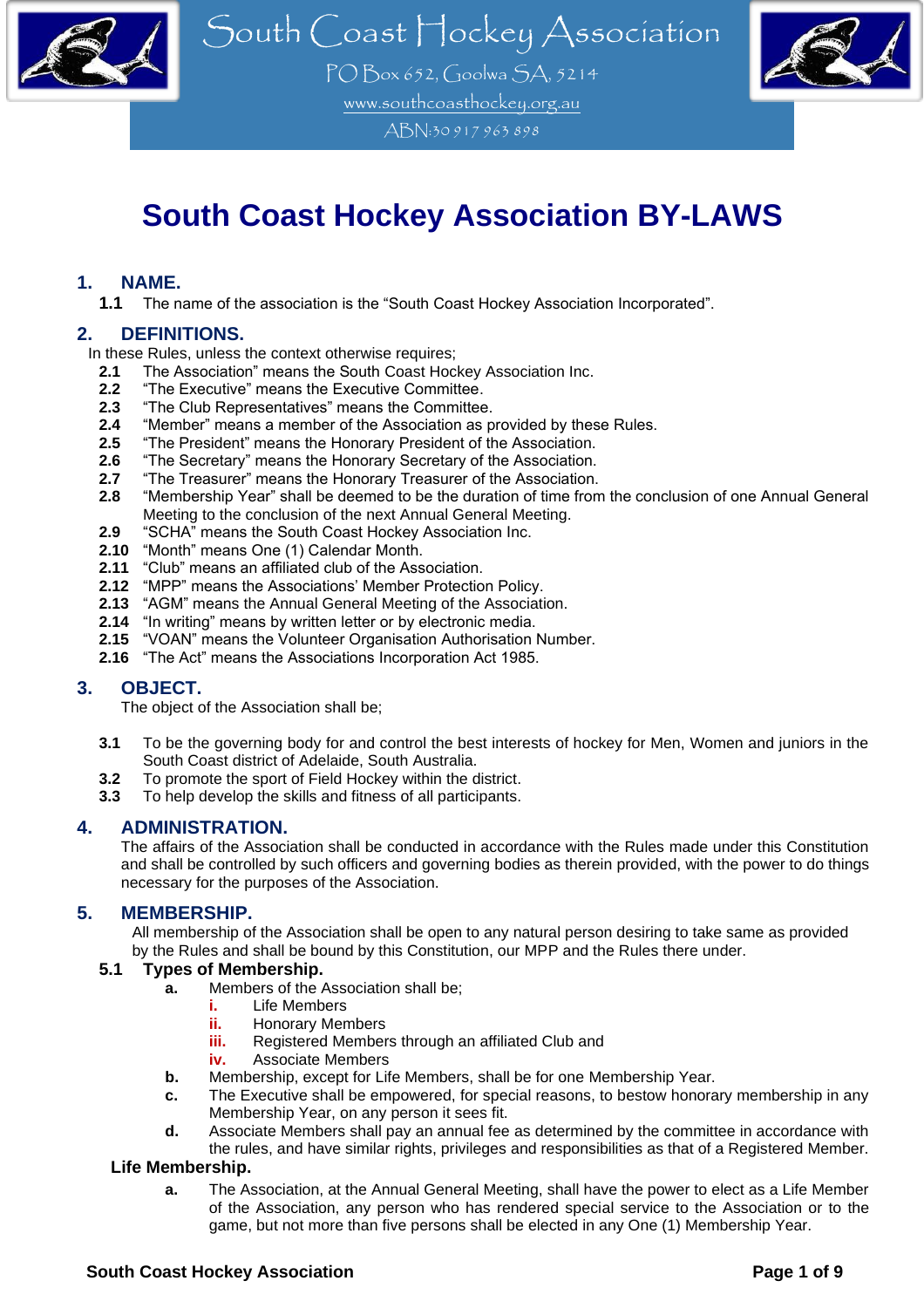



PO Box 652, Goolwa SA, 5214 [www.southcoasthockey.org.au](http://www.southcoasthockey.org.au/)

ABN:30 917 963 898

- **b.** Voting for Life Members shall be subject to the same provisions as voting for the Committee Members, as set out in clause 8.2 of this Constitution.
	- **i.** Life Members shall be elected only by a three-fourths majority of the members present.
	- Life Members shall have the same privileges as financial Members. In addition, they may attend Committee Meetings, wherein they shall have voice, but no vote.

#### **5.2 Resignations.**

- **a.** A club affiliated with the Association may resign from membership of the Association by giving written notice to the Secretary and must be supported by a greater than Fifty per cent (50%) of the current membership of that affiliates body.
- **b.** The name, address, contact phone number and signature of the affiliate's members supporting this resignation must accompany said letter to the Secretary.
- **c.** Any resigning affiliate shall be liable for any /all outstanding subscriptions or fees which may be recovered as a debt due to the association.

### **6. COMPOSITION.**

The Association shall consist of affiliated clubs as defined by Rules made under this Constitution.

#### **6.1 Affiliation.**

- **a.** Any club wishing to affiliate with the Association shall make application in writing to the Secretary of the Association before the Annual General Meeting. Its reception shall be decided at the Annual General Meeting.
	- **i.** The Executive Committee shall consider late applications.
- **b.** Every Club, the affiliation of which is approved, shall thereupon;
	- **i.** Become liable to such annual subscriptions and other fees as are prescribed by the Rules.
	- **ii.** Be bound by this Constitution, our MPP, and all policies and By-Laws implemented by the Association from time to time.

#### **6.2 Affiliated Clubs.**

- **a.** Each Club shall;
	- **i.** Register their Club contact details including their ABN (if applicable) along with the full contact details of their Club Representatives with the Secretary of the Association at the first meeting of the season.
	- **ii.** Notify the Secretary of any changes in its Club Representative.
	- **iii.** See that letters and communication from the Association are forthwith circulated among its members, and promptly complied with, or answered as the case may be.
	- **iv.** At the completion of the fourth (4th) round of the season, supply to the Recording Officer a complete list of players registered in each of their clubs' teams on the Associations approved form.
- **b.** Any Club, which is not represented by a Registered Club Representative or proxy representative at three or more consecutive Representative Meetings, shall be liable to such fine, as the Executive shall decide.
- **c.** Every affiliated Club of the Association must supply one member each Membership Year per senior team, with a maximum of two persons per team for the purpose of standing for and fullfilling positions on the South Coast Hockey Association Executives and committees.
- **d.** If a Club fails to supply sufficient members for the purpose above, they shall be fined \$100-00 per insufficient member.

#### **6.3 Affiliation with other Bodies.**

The Association may join, or become affiliated with any other body, or bodies, and may pay such fees from time to time.

## **7. THE COMMITTEE**

#### **7.1 Governance.**

The Association shall be governed by a Committee consisting of the President, the Vice President, the Secretary, the Treasurer, the Recording Officer, the Junior Coordinator, the Umpire's Representative, and one Club Representative from each club registered with the Association. The Meetings of this Committee are herein referred to as Club Representative Meetings, or Committee Meetings.

**a.** A quorum shall consist of sixty percent of the elected officers.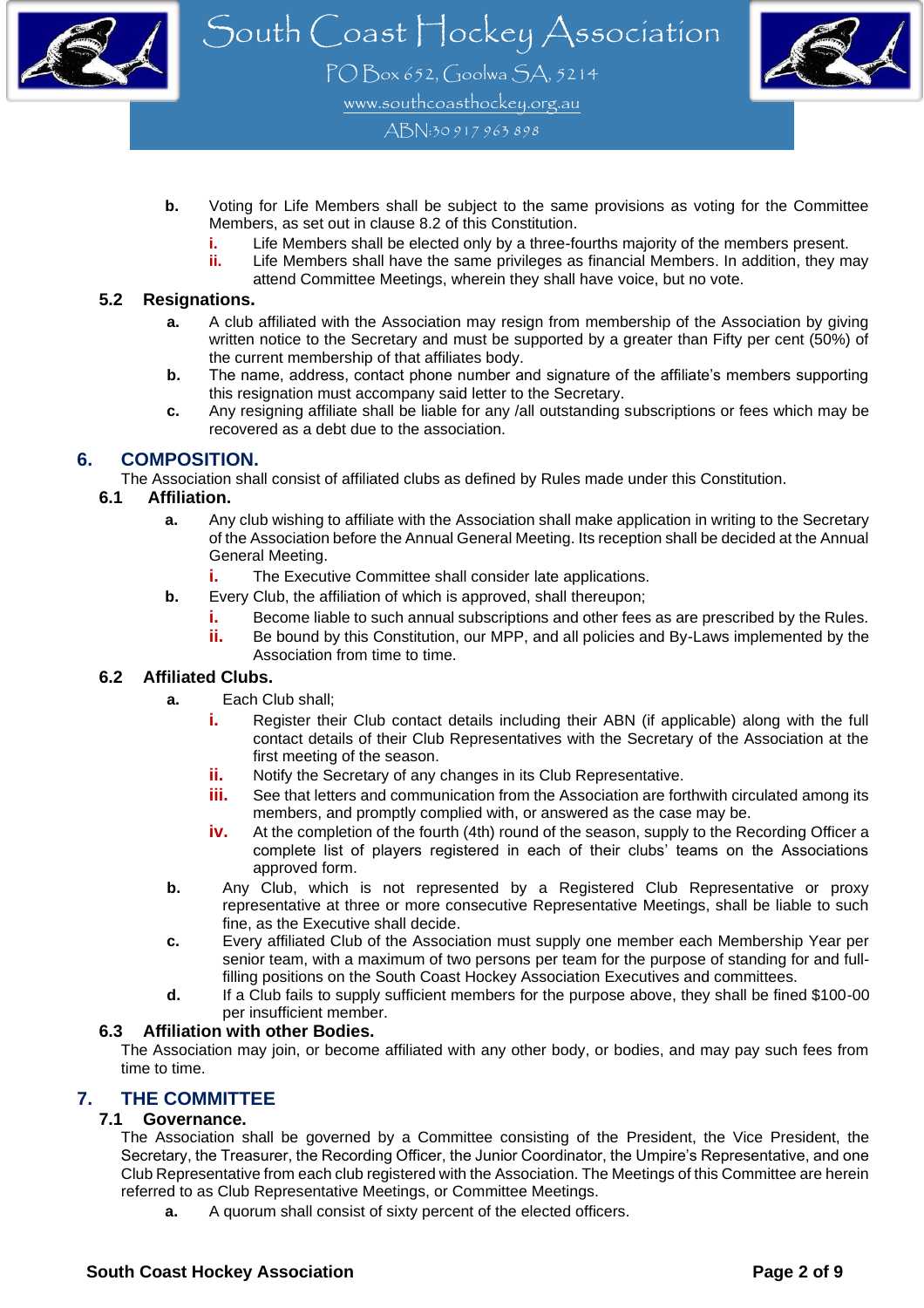

PO Box 652, Goolwa SA, 5214 [www.southcoasthockey.org.au](http://www.southcoasthockey.org.au/)

ABN:30 917 963 898

- **b.** It shall be competent for the Club Representatives Meetings, from time to time to alter the wording of a by-law to the extent that it does not significantly alter the 'meaning' of the existing By-law.
- **c.** A By-law may be added, altered or deleted at any club representative meeting only if all clubs have been given a minimum 2 weeks prior notice of the changes proposed.
- **d.** At the first meeting of the year and throughout the year as required, the Club Representatives Meeting shall review, amend or alter the Associations MPP to ensure its compliance with current State and Federal laws.
- **e.** If any circumstances arise for which no provision has been made by the Rules, The Executive, subject to the Constitution and the Rules in existence, may decide the matter or interpret the Rules, or direct what shall be done in a particular case.
- **f.** Executive members are not to act as club delegates.
- **g.** Executive members should avoid conflicts of interest and abstain from any matters which they are personally involved.
- **h.** If any dispute shall arise as to the meaning of these Rules, the President's decision shall be final.

#### **7.2 Office Bearers.**

- **a.** Office Bearers of the Association must be Men & Women, with a minimum age of 18, and must be financial for the duration of their elected term.
- **b.** There Shall be a Patron and/or Patroness. This is an honorary position and entitles no voting rights at the Club Representative Meetings.
- **c.** The Honorary Office Bearers of the Association whom shall form the Executive Committee shall consist of;
	- **i.** The President<br>**ii** The Vice Presi
	- **ii.** The Vice President
	- **iii.** The Secretary
	- **iv.** The Treasurer
	- **v.** The Recording Officer
	- **vi.** The Junior Coordinator
	- **vii.** The Umpire's Representative
- **d.** Any casual vacancy occurring in the Office Bearers shall be filled at a meeting of the Club Representatives held after such vacancy occurs.

#### **7.3 Election of Officers.**

- **a.** The Proposal of Candidates:
	- **i.** A retiring Executive member shall be eligible to stand for re-election without nomination.
	- **ii.** Nominations for a position declared vacant at an AGM may be taken from the floor or by written application received by the Secretary one (1) month prior to the AGM. This application, stating the position sought on the SCHA Committee shall be signed and dated by the applicant, the proposer and the seconder. Either the applicant, the proposer or the seconder must be present at the AGM for this nomination to be valid
- **b.** The elected Positions of President, Recording Officer, Secretary, junior coordinator, and Treasurer shall be for a period of two years. All other positions shall be for a period of one year.
- **c.** The Positions of President, Recording Officer and junior coordinator shall retire together, and the positions of Secretary and Treasurer shall retire together in the alternate year.
- **d.** Nomination and voting for the positions of President and Recording Officer shall be at the AGM of the preceding season in an EVEN numbered year and the nomination and voting for the positions of Secretary and Treasurer shall be at the AGM of the preceding season in an ODD numbered year.

#### **7.4 Disqualification**

A Committee Members position shall become vacant if that person is;

- **a.** Disqualified from being a Committee Member by the Act.
- **b.** Expelled as a member of the Association under these rules.
- **c.** Permanently incapacitated by ill health.

### **7.5 Executive Committee.**

The Executive Committee shall;

- **a.** Deal with any special or urgent matters, which may arise from time to time.
- **b.** Deal with any correspondence and matters of a routine or urgent nature, between Meetings of the Club Representatives.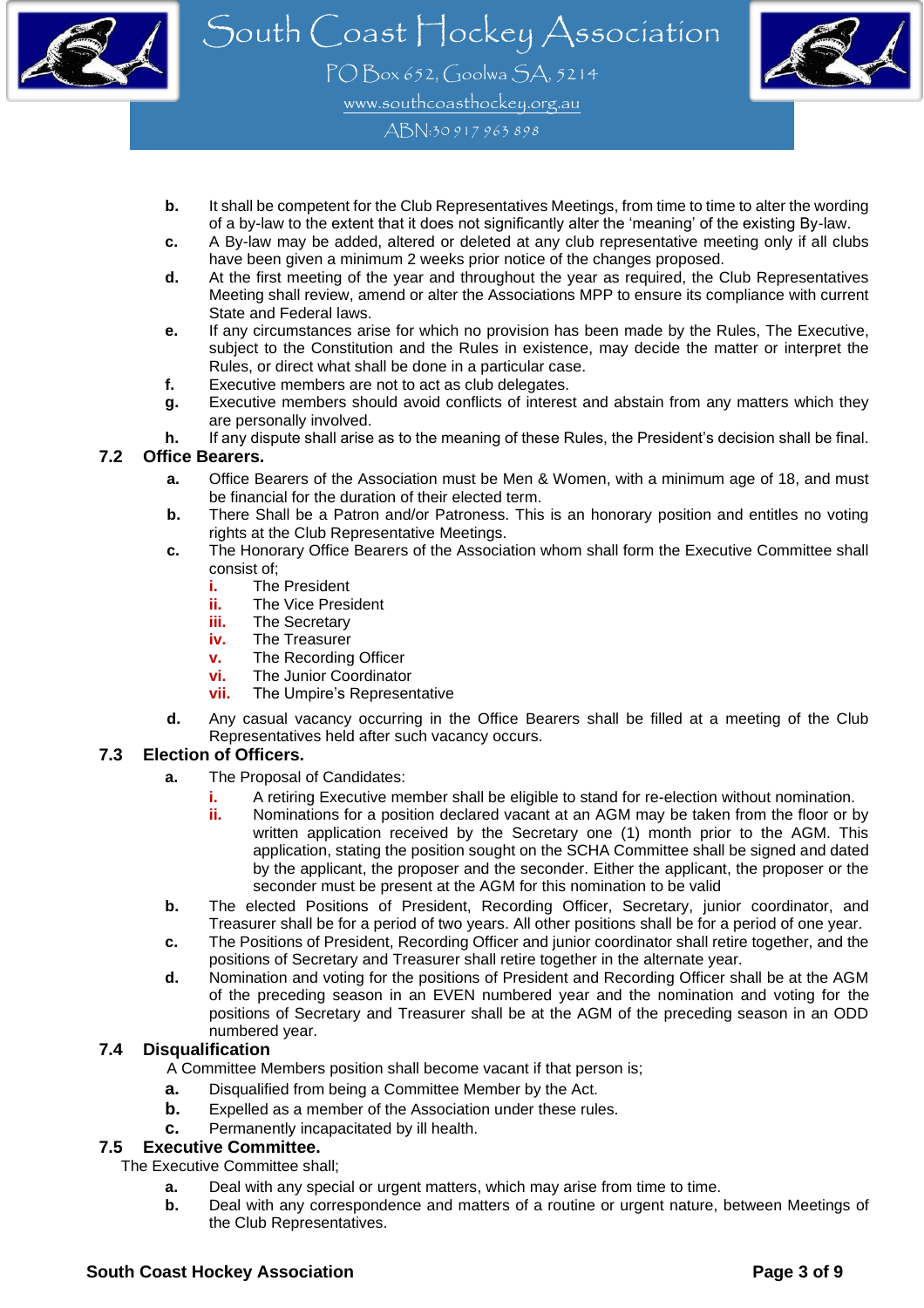



PO Box 652, Goolwa SA, 5214 [www.southcoasthockey.org.au](http://www.southcoasthockey.org.au/)

ABN:30 917 963 898

**c.** Consider every charge or report of misconduct, or any infringement of any Rule of the Association, including our MPP and if the case warrants, this Committee shall forward without delay all relevant information to the appropriate Law Enforcement Agency.

#### **7.6 The President shall;**

- **a.** Be the holder of the VOAN and;
	- **i.** Upon receipt of a National Police Certificate from a member shall grant or deny permission for that member to hold certain positions within the Association.
	- **ii.** Shall keep a confidential record of such permission but will not keep the original document.
	- **iii.** Shall retain such records, in confidence, whilst any VOAN or NPC is current
- **b.** Be the Authorised Officer to Administer the S.A. Government DCSI Screening Website on behalf of South Coast Hockey Association
	- **i.** Upon receipt of a S.A. Government DCSI Clearance, from a member, shall grant or deny permission for that member to hold certain positions within the Association.
	- **ii.** Shall maintain and keep a confidential record of such permission but will not keep the original document.

#### **7.7 The Secretary shall;**

- **a.** Carry out all directions of a General Meeting and (subject thereto) all directions of the Club Representatives and (subject thereto) all directions of the Executive.
- **b.** Subject to the preceding Rule, have the right and duty to;
	- **i.** Act as Public Officer of the Association.
	- **ii.** Ensure compliance with the Rules of the Association.
	- **iii.** Report to the Executive any breaches of the Rules which may come to his or her attention.
	- **iv.** Duly call all General and Committee Meetings when necessary.
	- **v.** Notify Committee Members, in advance of Meetings.
	- **vi.** Give each Life Member notice of Meetings held, and all functions arranged by the Association.
	- **vii.** Attend all meetings of the Club Representatives and Executives.
	- **viii.** Keep Minutes of all meetings of the Association and distribute the Minutes of all General Meetings and Representative Meetings to all affiliate Clubs.
	- **ix.** Report on all Executive Meetings to the Club Representatives.
	- **x.** Ensure that all communications, including E-mails that are circulated to members of the committee are promptly complied with, and /or answered to as the case may be.
	- **xi.** Ensure all Rules relating to the nomination and election of Office Bearers are carried out.
	- **xii.** May Countersign cheques drawn on the Association funds.
	- **xiii.** Have a vote at all Meetings.
	- **xiv.** Such other duties as may be necessary.

#### **7.8 The Treasurer shall;**

- **a.** Receive and bank all monies paid to the Association.
- **b.** Sign all Association cheques.
- **c.** Pay all authorised expenditures.
- **d.** Keep correct accounts and books showing the financial affairs of the Association.
- **e.** Prepare the Annual Statement of Receipts and Expenditure.
- **f.** Attend General, Club Representative and Executive Meetings.
- **g.** Have a vote at all Meetings.

#### **7.9 The Recording Officer shall;**

- **a.** Keep a register of all registered players and members of the Association.
- **b.** Keep books recording the results of all matches played in the Premiership Competition and distribute weekly results to the Associations media partners.
- **c.** Attend General, Club Representative and Executive Meetings.
- **d.** Have a vote at all Meetings.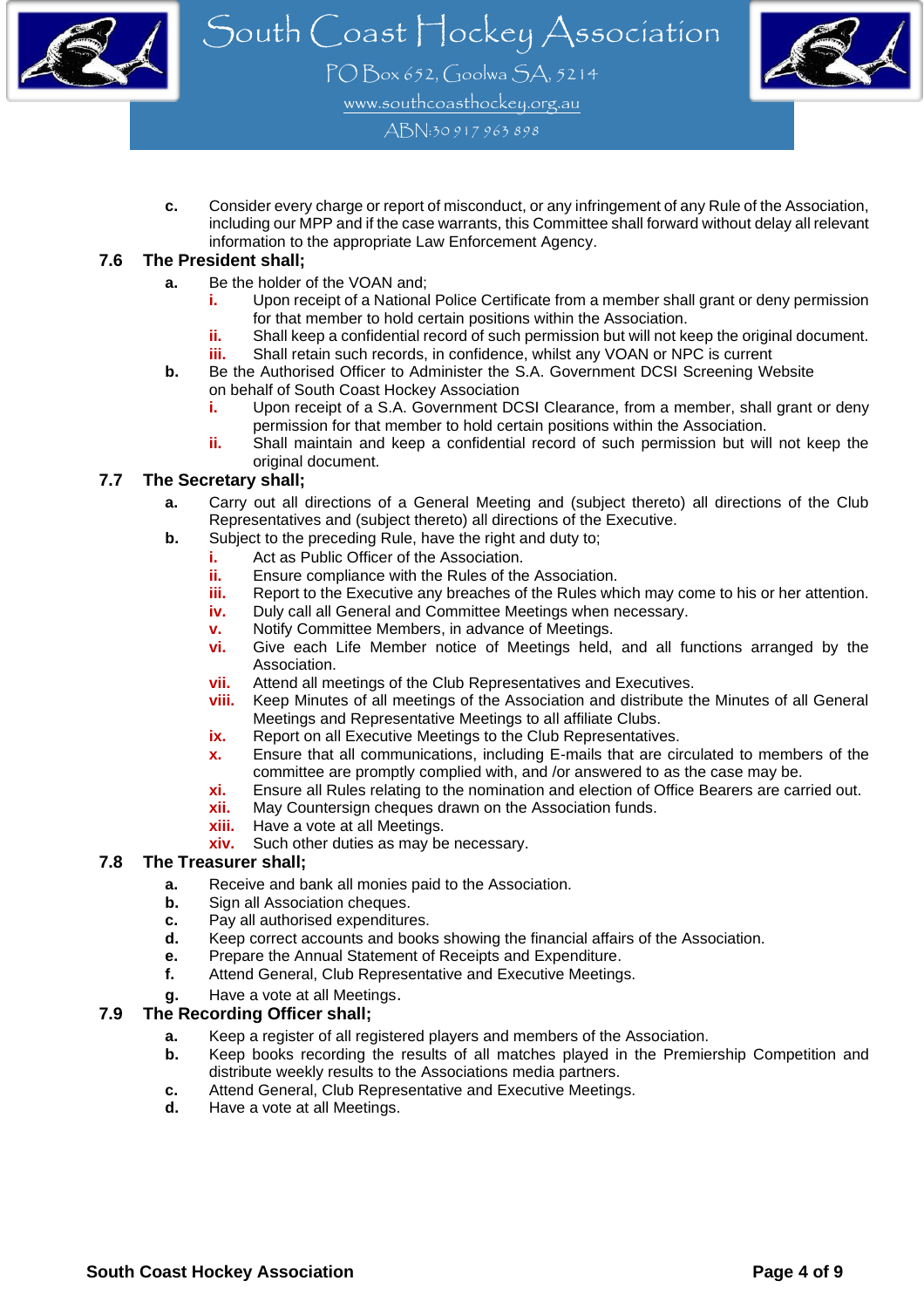

PO Box 652, Goolwa SA, 5214 [www.southcoasthockey.org.au](http://www.southcoasthockey.org.au/)

ABN:30 917 963 898

#### **7.10 South Coast Hockey Association Sub-Committees.**

- **a.** All South Coast Hockey Association Sub-Committees will have a Chairperson designated and will consist of elected members to fill the Committee.
- **b.** This Sub-Committee Chair shall;
	- **i.** Ensure all members receive notice of meetings<br>**ii.** Be responsible for Guidance to their Sub-Comn
	- **ii.** Be responsible for Guidance to their Sub-Committee.<br>**iii.** Be responsible for ensuring all Sub-Committee Mem
	- Be responsible for ensuring all Sub-Committee Members have an equal opportunity for input.
	- **iv.** Have a Casting vote on decisions, if required.
	- **v.** Will be responsible for tabling minutes and recommendations of their Sub-Committee to the Executive consideration and final determination.

#### **7.11 The Junior Sub-Committee.**

- **a.** The SCHA Junior Co-Ordinator shall be elected at the AGM and shall fulfil the position on the Executive Committee, the SCHA Junior Co-Ordinator shall fulfil the duties of Chair of this committee.
- **b.** The SCHA Junior Sub-Committee shall consist of the SCHA Junior Co-Ordinator and 1 Junior coordinator (or their chosen representative) from each club.
- **c.** The SCHA Junior Sub-Committee shall:
	- **i.** Promote Junior Hockey within the Association and help improve the participation, skills and fitness of our junior members
	- **ii.** Identify and provide assistance to Juniors within the Association that show a greater than average skill level.
	- **iii.** Coordinate and promote participation of SCHA Juniors at all Junior representative events.
	- **iv.** Make recommendations to the Club Representative Committee and Umpiring Committee for changes to the rules of Junior Hockey and / or SCHA Competition Document, in the best interest of the game.

#### **7.12 The Umpiring Sub-Committee.**

- **a.** The SCHA Umpiring Co-Ordinator shall be elected at the AGM and shall fulfil the position on the Executive Committee, the SCHA Umpiring Co-Ordinator shall fulfil the duties of Chair of this committee.
- **b.** The SCHA Umpiring Sub-Committee shall consist of Five (5) people who are elected at the Annual General Meeting.
- **c.** The SCHA Umpiring Sub-Committee shall aim to improve the standard of Umpiring.
- **d.** The SCHA Umpiring Sub-Committee shall be charged with interpreting the Rules of the game, rule changes and recommending to the Club Representative Committee any changes that need adopting.
- **e.** The SCHA Umpiring Co-Ordinator shall inform the Executive member of the Program Sub-Committee of any requirements needed for the Umpires Roster on a weekly basis.
- **f.** Committee shall also,
	- **i.** Hold an Umpires Rules night before the commencement of the Premiership Season and
	- **ii.** Before the completion of the first half of the season hold an Umpires Training evening where-upon the SCHA Umpires Test shall be sat. The venue for these shall be rotated between the clubs.

#### **7.13 The Program Sub-Committee.**

- **a.** A SCHA Program Sub-Committee of four (4) shall be appointed at the Annual General Meeting following the election of Officers.
- **b.** This SCHA Program Sub-Committee shall consist of at least one (1) member of the Executive.
- **c.** This SCHA Program Sub-Committee shall;
	- **i.** Arrange the fixtures for the ensuing season.
	- **ii.** Be responsible for the re-allocation of grounds where necessary during the season.
	- **iii.** Be responsible for the arranging of / printing of the forthcoming seasons Program and in conjunction with the Umpires Representative, the weekly Umpires Roster and in cooperation with the Sponsorship Officer, ensure that all Sponsors of the Association are correctly represented in the forthcoming seasons printed program.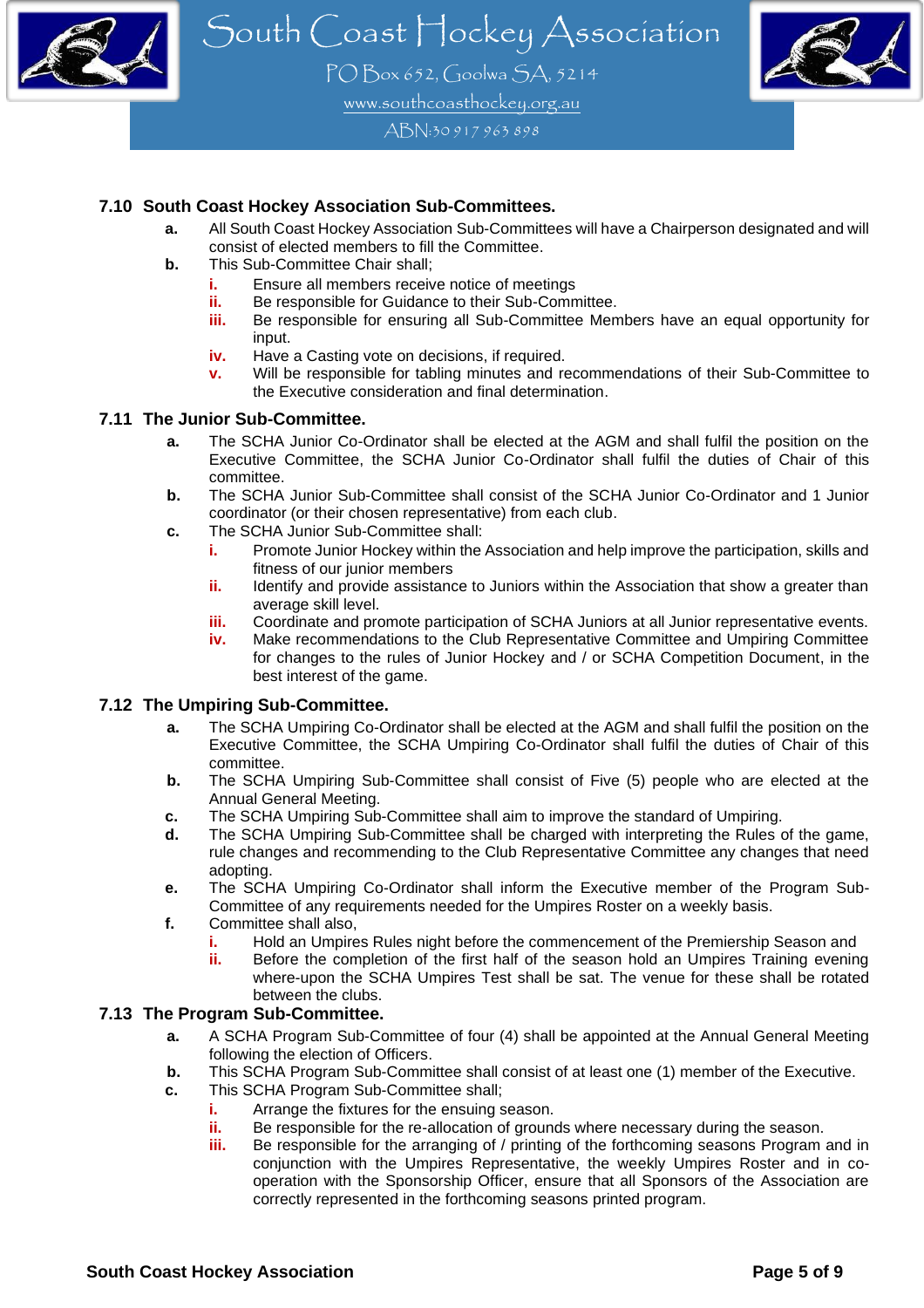

PO Box 652, Goolwa SA, 5214 [www.southcoasthockey.org.au](http://www.southcoasthockey.org.au/)

ABN:30 917 963 898

#### **7.14 Member Protection Information Officers.**

At each AGM, the Association shall elect one (1) Male and one (1) Female member with a minimum age of 21 years to act as the Member Protection Information Officers of the Association for the ensuing season. These persons shall;

- **a.** Make themselves fully aware of the Associations' MPP.
- **b.** Promote themselves as such to members of the Association.
- **c.** Provide information and assistance to any member that may require it.
- **d.** Keep complete and accurate records of any reported breach of the MPP.
- **e.** Immediately report any breach of the policy to the Executive and if the situation warrants, forward without delay all relevant information to Law Enforcement.

#### **7.15 Sponsorship Officer**

At each AGM, the Association shall elect a member to act as Sponsorship Officer for the Association whom shall have the complete backing of the Committee throughout the year.

- **a.** The elected person will understand that the duties of this position shall be for the entire year and can elect Three (3) other members to form a sub-committee. These members shall be subject to the approval of the Executive Committee.
- **b.** Duties of the Sponsorship Officer shall include;
	- **i.** Ensure the existing sponsorship package is relevant for the coming year and with the approval of the Committee, adopt any changes that may be necessary.
	- **ii.** To secure Major Sponsorship for the Association and ensure the existing sponsorship is updated before the commencement of the new Hockey season and supply the Program Sub-Committee with all information required for the 'printed' program.
	- **iii.** To secure other sponsorship for the Association throughout the season and have the option to adjust the monetary figure set for sponsorship, depending on when within the season the sponsorship is to start, and to liaise with our sponsors throughout the year and implement ALL Advertising and Marketing strategies to ensure maximum exposure of the sponsor's name and /or product.
	- **iv.** According to the Sponsorship Package, ensure that Sponsors Representatives are invited to ALL Association functions.
	- **v.** Keep complete and accurate records, and report to the Committee the state of sponsorship when requested and forward all sponsorship to the Treasurer without delay.

#### **7.16 Appointed Positions.**

The Executive, from time to time, and as it sees fit may appoint people to specific extraordinary positions on behalf of the association. These appointed positions shall be for one membership year. However, such positions may be created, or disbanded as the need arise. The appointed person does not need to be a financial member of the Association. The appointed person may have a voice at meetings, but no voting rights. Such positions may be, but not limited to;

- **a.** Media liaison Officer.
- **b.** Promotions Officer.
- **c.** Merchandise Officer.

## **8. MEETINGS OF THE ASSOCIATION.**

#### **8.1 Meetings Notice and Quorum**

For General, Annual General and Special General Meetings of the Association, a minimum of fourteen (14) days clear notice in writing (see 2.14) shall be given to the Club Representatives of all affiliated Clubs setting out the business to be conducted.

- **a.** Failure to receive such notice shall not invalidate a meeting, resolution or election, unless it is shown to the satisfaction of the Executive, that a substantial number of Representatives have not received such notice.
- **b.** Sixty percent of Clubs present shall form a quorum at any General or Special General Meeting. In the absence of such a quorum, the business shall lapse for the current season.
- **c.** Only members registered with the Association for the current Membership Year shall be eligible to vote at any General, Annual General or Special General Meeting.
	- **i.** Only members of the Executive shall be eligible to vote at any meeting of the Executive Committee.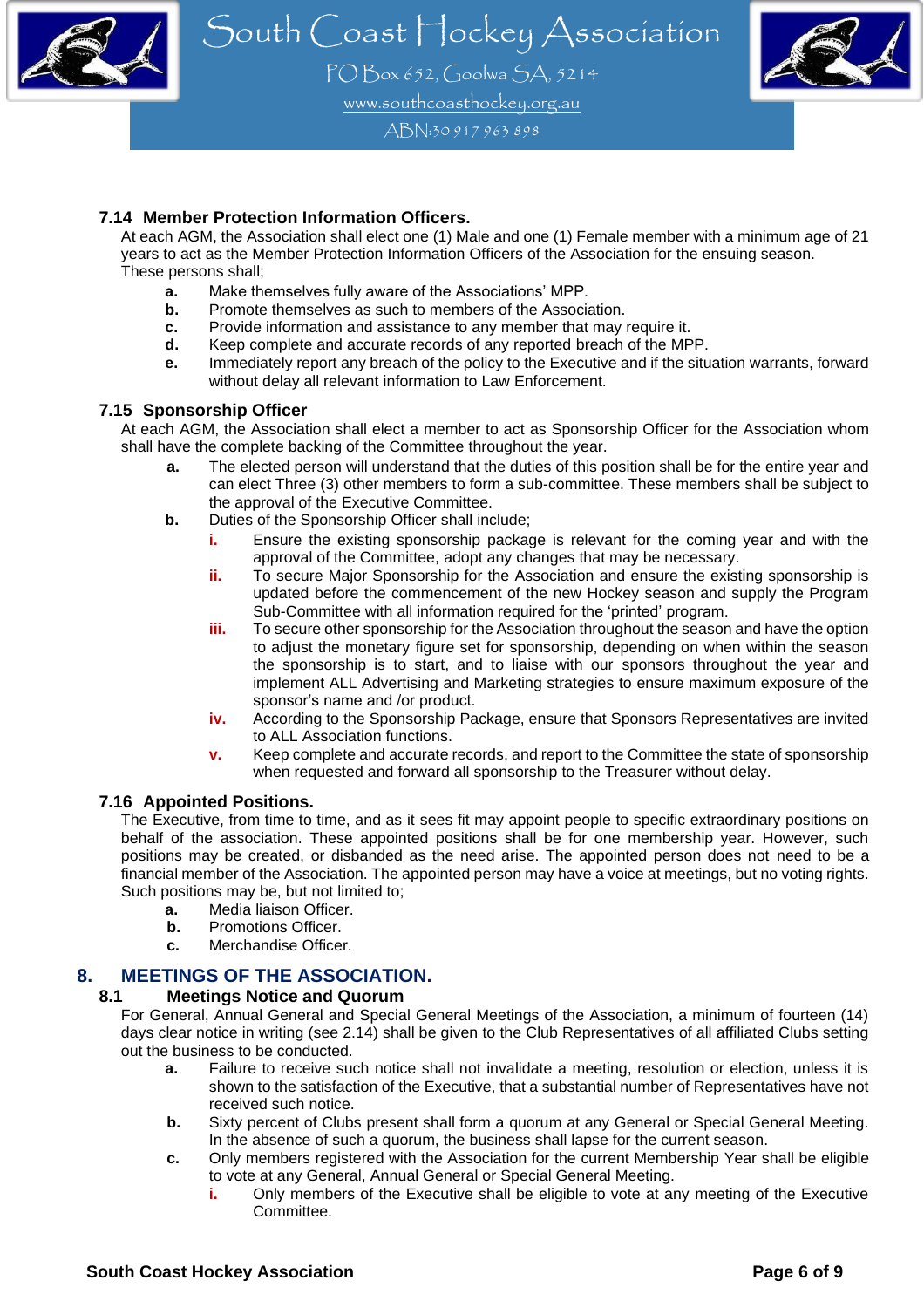

PO Box 652, Goolwa SA, 5214 [www.southcoasthockey.org.au](http://www.southcoasthockey.org.au/)

ABN:30 917 963 898

#### **8.2 Method of Voting.**

Every member has but one (1) vote at any General or Special General Meeting of the Association, unless they obtain, and properly exercise a proxy vote as set out in clause 9 of these Rules, except meetings covered in clause 8.1.c.i of these rules where-upon only members of the Executive may vote.

- **a.** Election of Officers at the Annual General Meeting shall be by a ballot if demanded by a greater than 50% of attendees or show of hands.
- **b.** The sense of every General or Special General meeting of the Association shall be determined by a show of hands, unless a ballet is demanded by at least three members present.

#### **8.3 The President and Vice President.**

- **a.** The President, and in his /her absence, the Vice President, shall preside over all meetings of the Association.
- **b.** The President, and in his /her absence, the Vice President, shall have a casting vote, in addition to their deliberative vote at the Annual General Meeting, or any Special General Meeting that may be called throughout the season.
- **c.** The President and Vice President shall have the right to attend all General Meetings of the Association, all Club Representative Meetings and all Executive Committee Meetings, and have the right to vote.
- **d.** In the absence of the President, and Vice President of the Association, a Chairperson shall be elected from the members, who shall have a casting vote, in addition to any deliberative vote to which he or she may be entitled.

#### **8.4 Annual General Meetings.**

The Annual General Meeting is the final meeting of the season preceding it and shall be held on or before the third Friday in February or in special circumstances, at such other time as the Executive shall appoint for the purpose of:

- **a.** Presenting and accepting the Minutes of the previous Annual General Meeting and of any Special General Meeting held since that meeting, and presenting and adopting the Annual Statement of Receipts and payments duly audited, and
- **b.** Electing for the ensuing Membership Year, the Officers of the Association.<br>**c.** Considering alterations, amendments and additions to the Constitution
- **c.** Considering alterations, amendments and additions to the Constitution, in accordance with Clause 14, and
- **d.** Receiving new Clubs
- **e.** Determining fees and levies, for affiliates and members, and all other Financial Dues to the Association for the forthcoming year, and
- **f.** Considering any other business of which notice has been given.
- **g.** There shall be a Patron and /or a Patroness elected at each AGM

#### **8.5**

A member who intends to move a motion at the Annual General Meeting shall give notice, to the Secretary in writing, of such intention, and the terms of the motion at least one month prior to the Annual General Meeting.

#### **8.6**

A motion may be proposed at the Annual General Meeting and it shall require a two-thirds majority vote before it can be included in the agenda.

#### **8.7**

The venue for the Annual General Meeting shall be rotated between the affiliated clubs of the Association.

#### **8.8**

Except as afore said, no business shall be transacted at such meeting.

#### **8.9 Special General Meetings.**

A Special General Meeting shall be convened by the Secretary;

- **a.** At the written request of the President, or
- **b.** At the direction of the Annual General Meeting, or the Representative Committee, or
- **c.** Upon written requisition, signed by the representatives of a majority of the affiliated clubs.
	- **i.** Each request shall specify the business, which is required to be submitted to the meeting.
	- **ii.** No business, other than that specified in the requisition shall be considered at such meeting except that which, in the opinion of the President, is the amendment relevant to the subject matter of the motion, or directly arises out of the matter comprised in the notice of motion.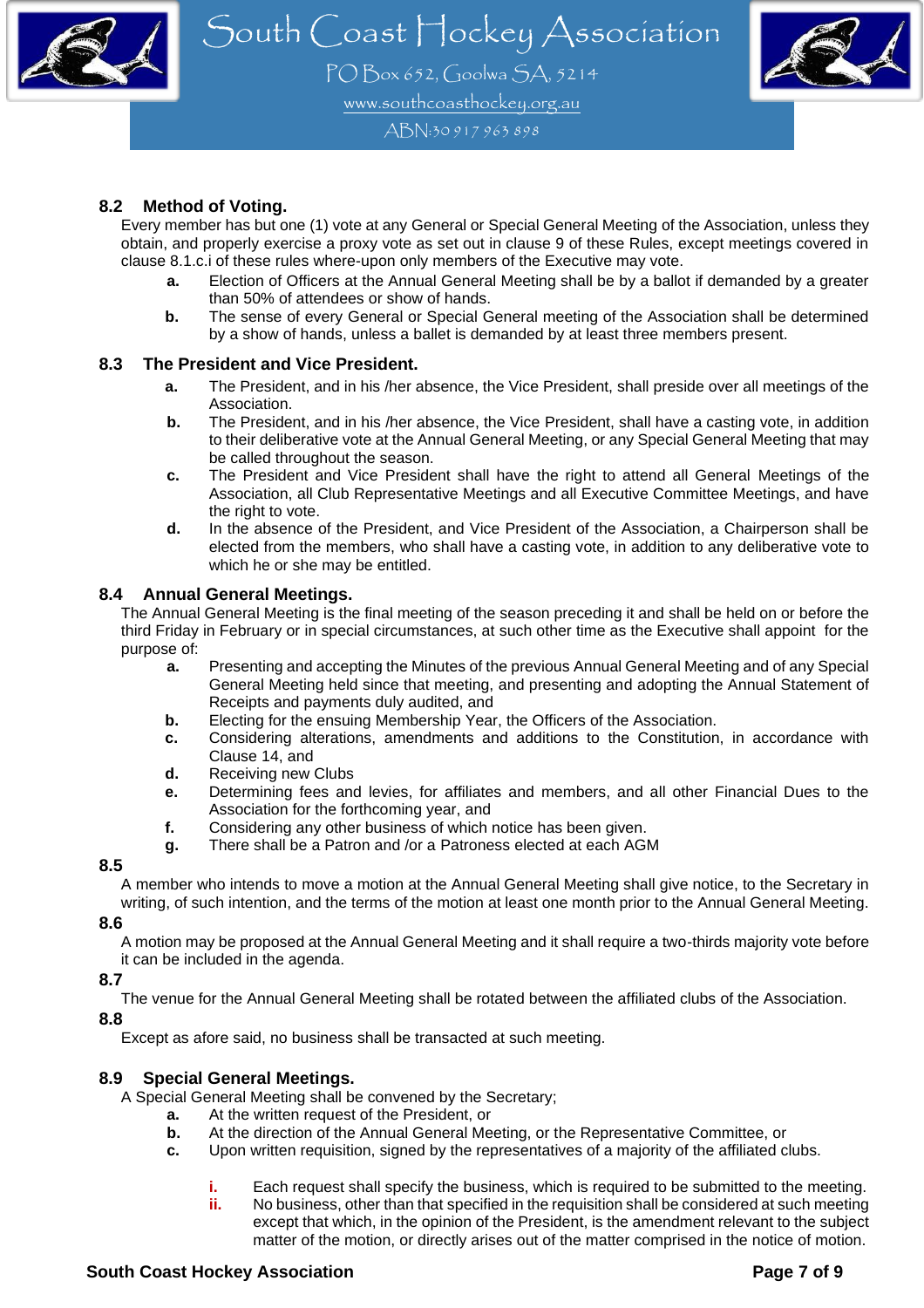

PO Box 652, Goolwa SA, 5214 [www.southcoasthockey.org.au](http://www.southcoasthockey.org.au/)

ABN:30 917 963 898

**iii.** Upon receipt of the requisition for a Special General Meeting, the Secretary shall then call a Special Committee Meeting to consider business of the Special General Meeting, but this Special Committee Meeting shall not be empowered to withhold any business from the Special General Meeting. At least forty-eight hours' notice shall be given to the Representatives for the Special Committee Meeting.

## **9. PROXY.**

#### **9.1**

A member shall be entitled to appoint in writing a natural person, who is also a member of the Association, to be their proxy for the current meeting only.

- **a.** The written authorisation, including the member's name, contact details and signature, and to whom their proxy is given must also state the date of the meeting for which his /her proxy vote is granted.
- **b.** This written proxy must be handed to the Secretary before the commencement of said meeting.
- **c.** At any current meeting, a member is only entitled to hold one (1) proxy vote.

## **10. TRIBUNAL / DISCIPLINARY COMMITTEE.**

#### **10.1**

This committee shall be chaired by the President or in his/her absence the Vice President and,

- **a.** Shall consist of one member or representative from each club and one (1) member of the Umpiring Committee whom shall hold no less than a SCHA level 2 umpiring badge.
- **b.** Shall hear and deal with and decide all reports;
	- **i.** of a player,
	- **ii.** by a club and of an umpire (when referred) or
	- **iii.** infringements of the Constitution, our MPP or By-Laws by any member(s) of the Association as defined by this Constitution.
- **c.** Shall at their absolute discretion have the power to suspend, fine, warn, reprimand, suspend penalty on any member, suspend membership or recommend to revoke membership or expel any member of the Association.
- **d.** May dismiss a report or charge as being trivial or as not being proved against any member.
- **e.** May summon any member to give evidence at any hearing.
- **f.** In these rules, 'member' includes any person who was a member not more than six months before the dispute occurred.
- **g.** If the case warrants, this Committee shall forward without delay all relevant information to the appropriate Law Enforcement Agency.

#### **11. EXPULSION.**

Any member who has been found guilty of an offence by the Tribunal /Disciplinary committee and referred to the Executive committee for expulsion may be expelled from the association, by a two thirds majority of the Executive committee.

### **12. FINANCE.**

#### **12.1**

The Executive Committee shall have the management and control of the funds and other property of the association.

#### **12.2**

Except with the approval of the Executive Committee, no expenditure on behalf of the Association shall be incurred.

#### **12.3**

The Financial year of the Association will be from July 1st to June 30th the following year.

#### **12.4**

All other expenses, incurred with approval of the Executive by Committee members, may be claimed through the Treasurer on presentation of a Tax Invoice.

#### **12.5**

All expenditure shall be made by order of the Executive Committee by cheque or using electronic transfer. In the case of a cheque, such cheque shall be signed by any two from a specified group of persons appointed